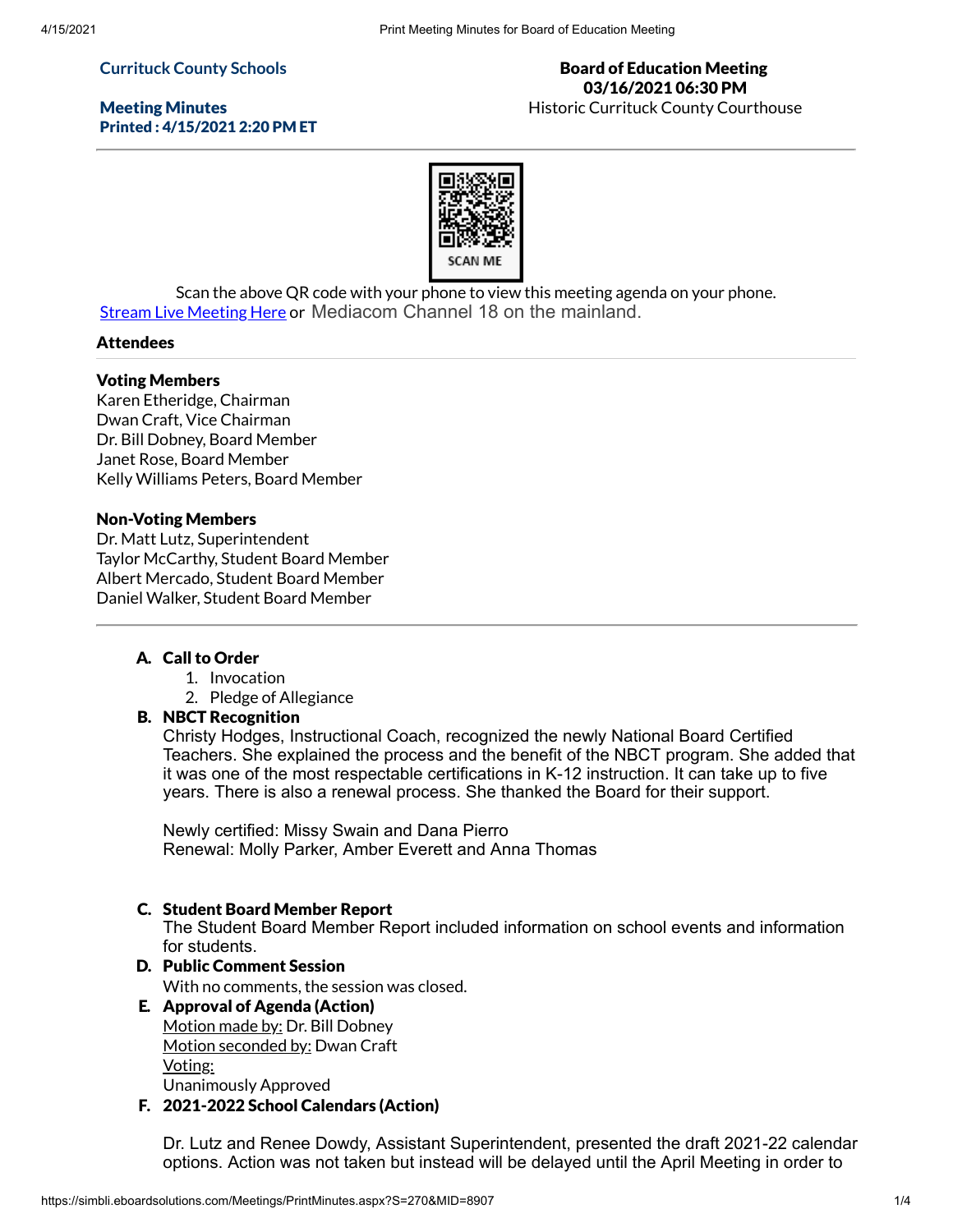gain feedback from staff and parents. Mrs. Dowdy explained there has been a delay on adopting the calendars as district await direction from NCDPI and/or State Board of Education. At this time there is no direction on flexibility or required remote learning days.

The Board discussed how it would not be surprising to quickly revise the calendar based on directions from the State. The pandemic has caused several quick revisions. The district will try to give parents enough time to plan accordingly. Flexibility would allow an early start with the semester ending before the winter/holiday break.

Dr. Dobney asked the student board members to share the calendars with their peers and to provide feedback at the next meeting. Dr. Lutz said he was also waiting on summer school requirements which will also impact the start date of the new school year.

### G. Budget Amendments (Action)

Larissa York, Finance Officer, provided Budget Amendments # 4 - with a budget of just over \$50 million. Revenue increases included funds received from the DLI grant. Federal Grants funds increased due to funds received for the special needs risk pool and CARES Act money. Also, funds were received from the County Government for the purchase of three new mobile classrooms units. The Board approved the amendments.

Mrs. Craft thanked the County for the appropriation for the mobile units. Motion made by: Dwan Craft Motion seconded by: Dr. Bill Dobney Voting: Unanimously Approved

## H. Senate Bill #220 and In-person & Virtual Instruction (Action)

Dr. Lutz presented the details of SB 220. Just recently the State passed SB 220 requiring schools to bring students back into the buildings. Currituck students have been attending school for in-person instruction for several months. Students were brought back as much as capacity levels would allow. Middle schools returned in cohorts in October 2020 and the district's high schools returned in January 2021. The district will continue operating the required virtual academy. Dr. Lutz noted that a few of the district's teachers had to be placed in the virtual academy in order to provide services.

Dr. Lutz presented students numbers for the middle schools and high schools and if A&B cohorts were combined for four days of instruction. The district has been actively bringing back at-risk students into the buildings. The law does require districts to return student with IEP's to in-person instruction if parents wish to do so.

CCHS has the potential to have 500 students in-person. This is roughly  $\frac{1}{2}$  of the school's population.

Dr. Lutz made the recommendation that effective Monday, March 22nd, student in both A&B cohorts return to four days of in-person instruction. The Transportation Dept. is able to provide bus service for the student currently in the cohorts. Social distancing of 6 ft is not required under SB 2020. If the plan is adopted then the district must work and report to the health department. Dr. Lutz said he is not aware of any spread among students in the classroom.

Janet Rose made the motion to bring back both A&B cohorts. It was seconded by Dwan Craft. The Board thanked Dr. Lutz for his hard work since October. Kelly Peters was assured that safety protocols and reporting would stay in place.

Mrs. Rose asked about having a prom. Dr. Lutz said he will look into it - smaller districts are having proms in outdoor venues.

Mrs. Craft said during the State Board of Education's recent visit they commended the district on the ability to return students to the classrooms.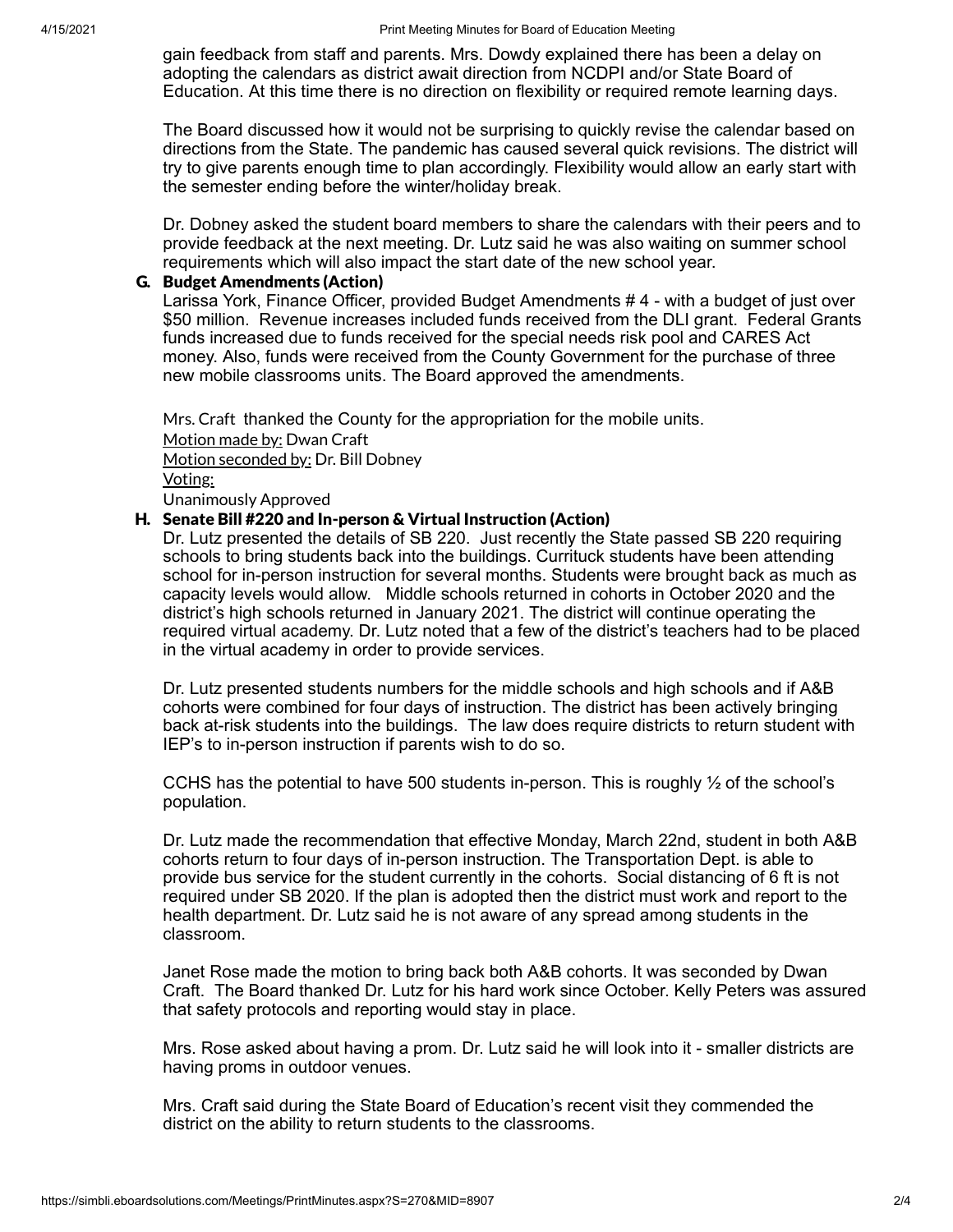Dr. Lutz reminded everyone that families who chose virtual will remain virtual until further notice. Although the district had to follow state mandates and operate a virtual academy, class sizes restrictions were no lessened. Families were twice offered in-person or virtual instruction. The district will continue to review students in the secondary level; however, transportation/bus service continues to be an issue,

Mrs. Rose said she heard from parents that if the initial plan allowed more than two days of in-person instruction, they would have returned their students to the buildings. Dr. Lutz asked to be allowed to return A& B cohorts and then look at the availability of buses/transportation.

Mrs. Peters asked about in-person students switching to virtual. Dr. Lutz said he would be able to provide more information on switching back and forth at the April meeting. Motion made by: Janet Rose Motion seconded by: Dwan Craft Voting:

Unanimously Approved

I. Consent Agenda (Action)

Motion made by: Dr. Bill Dobney Motion seconded by: Janet Rose

Voting:

Unanimously Approved

- 1. Personnel Report Dated March 16, 2021
	- a. Leave Report Confidential
- 2. Board Meeting Minutes for February 18, 2021
- 3. Summer School Plan 2021
- 4. Banking Reconciliations (Informational Only)

## J. Information Items

1. Joint Meeting with County Commissioners, March 23, 2021- Cooperative Ext. Center, 5:30 p.m.

2. CCHS Greenhouse Ribbon Cutting - April 1, 2021 - campus of CCMS, 9:00 a.m.

3. Work Session - April 15, 2021- Knapp Professional Learning Center, 4:00 p.m.

4. Board of Education Meeting - April 15, 2021 - Historic Currituck County Courthouse, 6:30 p.m.

#### K. Board Members & Superintendent Comments

Kelly Peters said the visit and tour with NCDPI & SBE was great and all where very impressed. The Sheriff Dept. visit to KIES was great for the students. She reminded everyone that it was Social Worker week. She thanks parents and staff for their patience and hard work. She was looking forward to the joint meeting with the County Commissioners.

Janet Rose was glad to see in-person and virtual instruction running well. She was excited to see football games with the band playing again. She tanked the County for the mobile unit purchase and also the Sheriff's Dept for their action hero appearance in the schools.

Dr. Dobney thanked the Student BOE members for their commitment, Dr. Lutz for his leadership and county commissioners for their support.

Dwan Craft thanked the commissioners as well and spoke about her visits at the schools.

Dr. Lutz congratulated the NBCT teachers and staff who were instrumental in the district receiving the DLI grant. Dr. Lutz said the district was fortunate to have Freebird McKinney to tour KIES via ferry and other mainland schools. They were able to see the transportation issues but to also see students in class learning.

Graduation is schedule for May 27th for CCHS and May 21st for JP Knapp.

Dr. Lutz thanked Ben [Stikeleather](mailto:Ben.Stikeleather@currituckcountync.gov), County Manager, for attending the BOE Meetings.